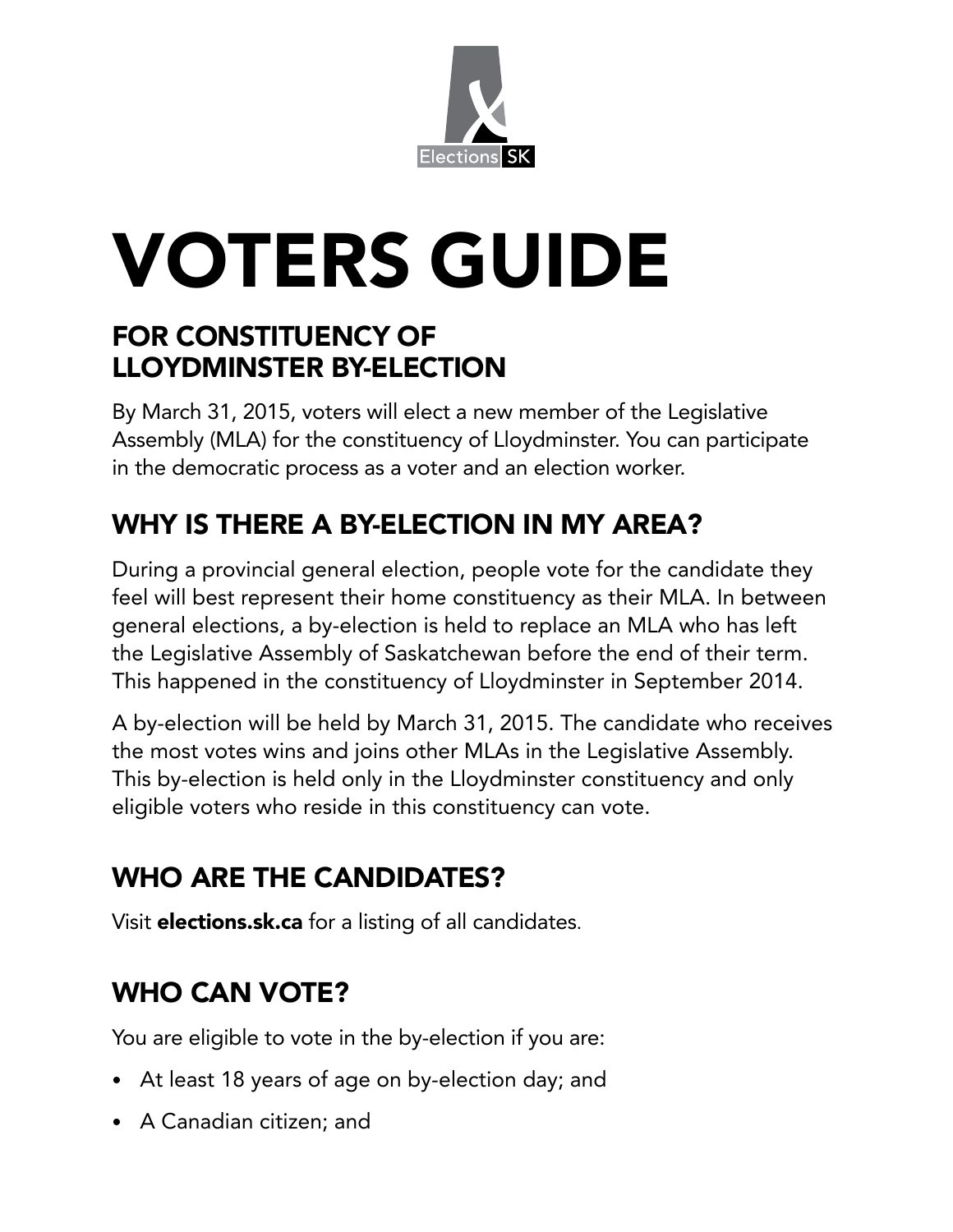- A Saskatchewan resident for at least the six months before the day the election is called, and
- Be ordinarily a resident of the constituency of Lloydminster the day the election is called.

## HOW DO I REGISTER TO VOTE?

You can always register at your voting (polling) place on by-election day. But to speed things up, you can get added to the voters list ahead of time. Here's how:

- An enumerator will come to your door. Simply answer a few questions regarding your eligibility to vote such as your date of birth and citizenship. That's it. Welcome to the list!
- Not home when the enumerator comes by? You'll find a "*Sorry we missed you*" card in your mailbox. Follow the instructions on it to get on the list.

Once registered, you can vote. A voter identification card will be mailed to your residence before by-election day with the location of your voting place.

## HOW DO I VOTE?

- In person at an Advance Poll. Check our website or watch your local media for locations, dates and times.
- In person on by-election day. Polls open for 11 hours, 9 a.m. to 8 p.m. Remember to bring your ID, such as a driver's license. Visit **elections.sk.ca** to see a long list of other accepted ID.
- Out of town on by-election day? No worries. Be an absentee voter and vote by mail or in person at the Lloydminster Returning Office, 4417-50th Avenue, Lloydminster, SK prior to by-election day.

Need assistance voting? All advance poll locations and most by-election day voting places are accessible.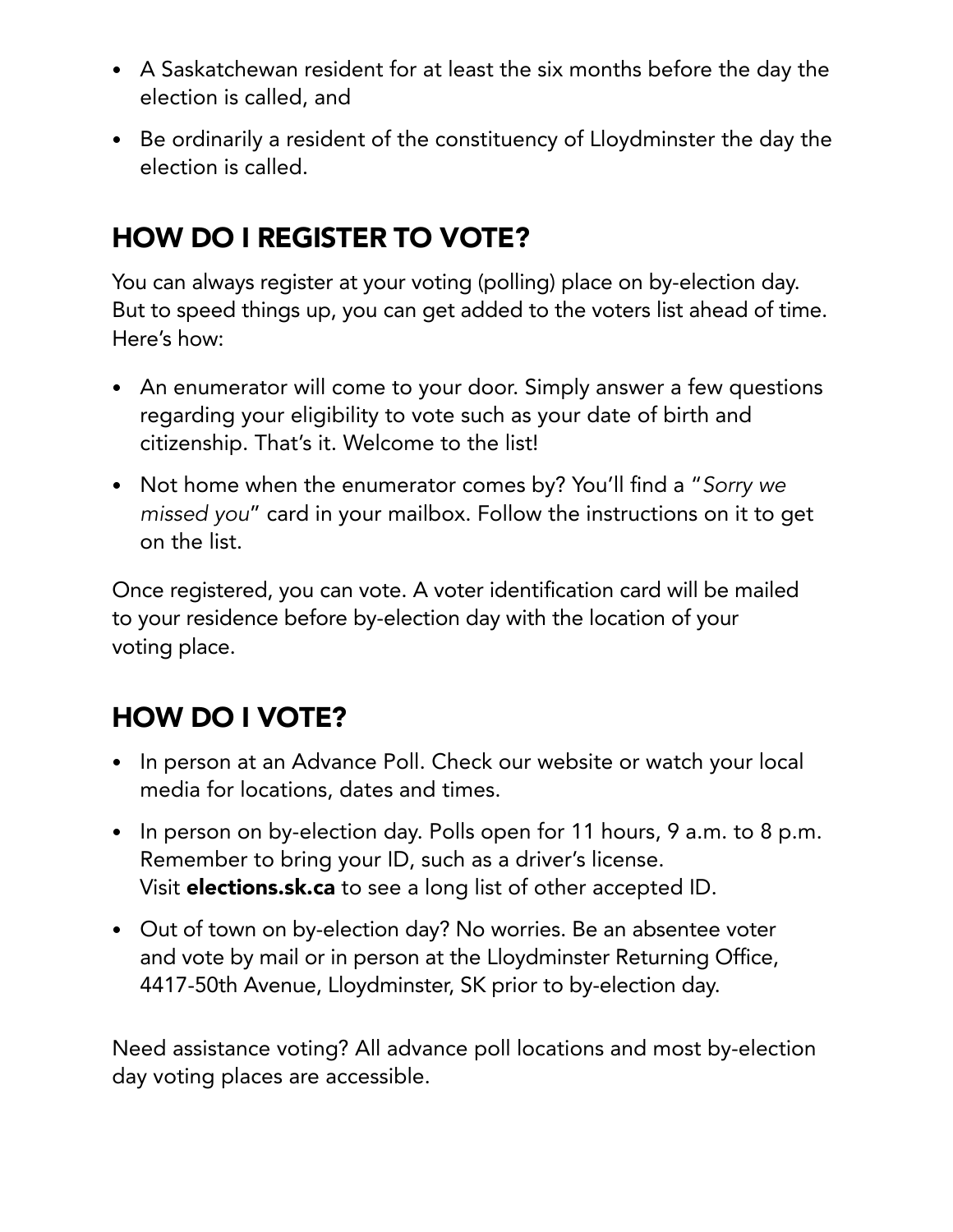## WHAT HAPPENS AT THE VOTING PLACE (ALSO CALLED A POLLING PLACE)?

- An election official greets you and directs you to your polling station.
- Show your ID and an election official crosses your name off the voters list.
- You are given a ballot.
- Take the ballot behind one of the voting screens and mark it with an X. Choose only one candidate.
- Fold your ballot and an election official will direct you to the ballot box where it will be deposited.
- Magnifying glasses, a large print list of candidates and ballot templates are on hand if you need assistance voting. You can also bring someone with you to help you mark your ballot.

## HOW CAN I WORK IN THE ELECTION?

Working on a by-election is a great way to support democracy, build your network and reconnect with friends. And get paid!

We're looking for people to work one day on by-election day or several days in our returning office. Interested? Visit elections.sk.ca/recruitment

For more information about voting in the constituency of Lloydminster by-election, go to elections.sk.ca.